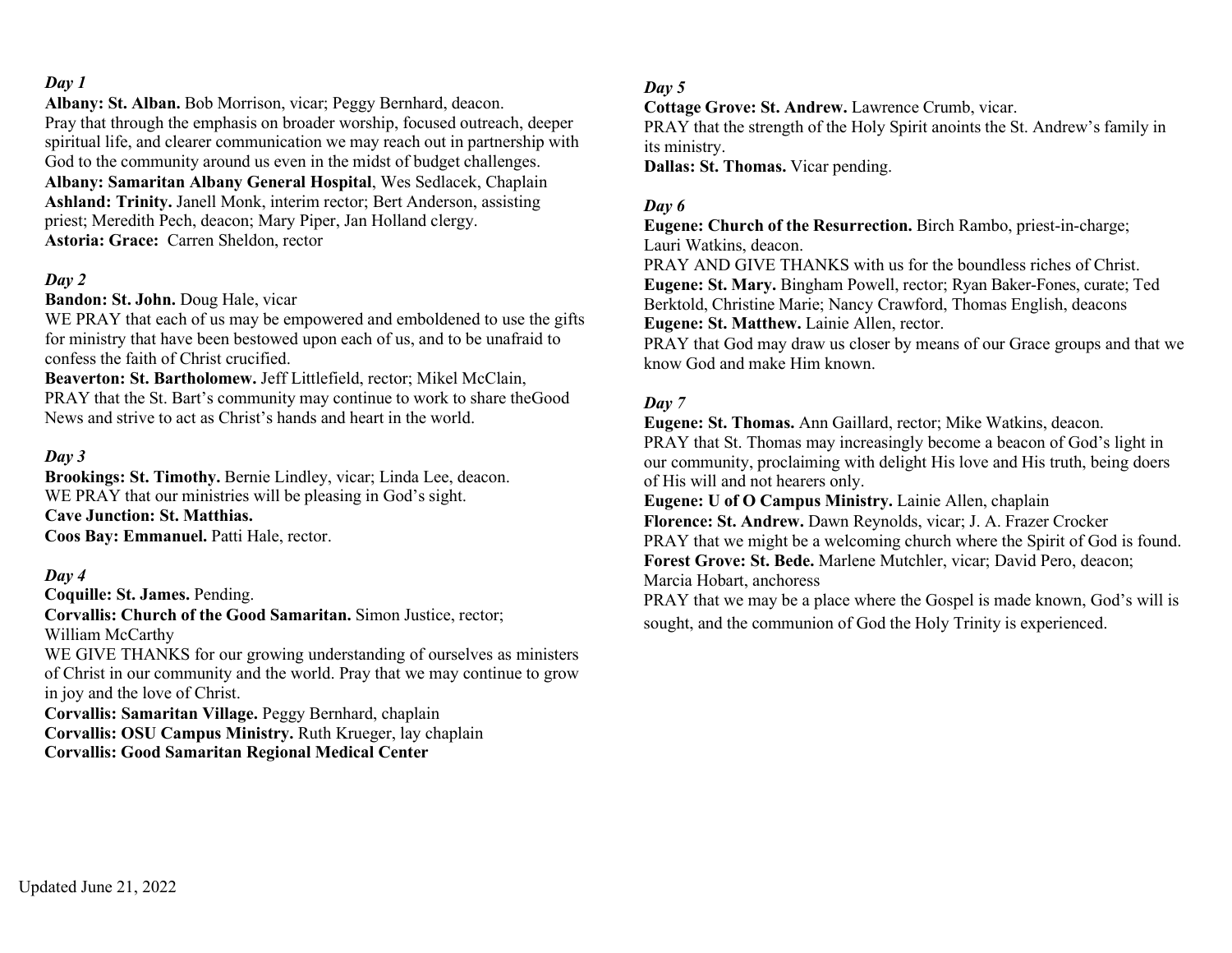## **Gardiner: St. Mary.**

PRAY for the communities of Gardiner and Reedsport and for us as we strive to be active witnesses of God's love. Pray that we can celebrate the Holy Eucharist together, live the covenant of baptism in our daily lives and inspirit one another in ministry.

**Gold Beach: St. Matthew.** Dan Heath, priest-in-charge.

PRAY for a vision of the Gospel that will empower our mission with strength of purpose and active outreach.

**Grants Pass: St. Luke.** Ernestein Flemister, rector.

## *Day 9*

**Gresham: St. Luke the Physician.** Sara Cosca-Warfield, rector; Laurel Hart, deacon.

PRAY for St. Luke's to serve and proclaim Christ to all in Gresham and beyond.

**Gresham: Holy Cross/Santa Cruz.** Roberto Maldonado, vicar

**Hillsboro: All Saints.** Tom Sramek, Jr, rector

PRAY that God will empower All Saints Parish to bring Jesus Christ's healing love to our community.

**Hillsboro: Misión Todos los Santos.** Wilson Ferreira, vicar

# *Day 10*

**Lake Oswego: Christ Church.** Brad Toebben, rector.

## **Lebanon: St. Martin.** Pending

PRAY for God's blessing on our congregation as we grow in our stewardship of time, talents and treasure. We also pray for continued growth in faith and as a community. We give thanks for the variety of ministries at St. Martin's and for increasing outreach opportunities. We give thanks for the shared vision and cooperative ministries of the Mid-Willamette Valley Episcopal churches. **Lebanon: Samaritan Community Hospital:** Wes Sedlacek, chaplain

# *Day 11*

**Lincoln City: St. James.** Chris Hertlein, rector; Kristina Burbank, deacon. PRAY for spiritual renewal and parish growth; pray for our Community meal Program and for guidance in responding to the needs of the hungry and homeless.

**Manzanita/Nehalem: St. Catherine of Alexandria.** Ali & George Lufkin, vicars

PRAY for a clear vision of our mission and ministry.

**McMinnville: St. Barnabas.** Betty McWhorter, interim rector. PRAY we come to worship God, to be filled with His Spirit, living in community as a constant reflection of the Love and Presence of God in a hurting world.

# *Day 12*

**Medford: St. Mark.** rector pending.

PRAY for our Building For the Future (BFF) project, our Food Pantry, and our efforts to invite, welcome, and connect people to the life of our congregation.

**Milwaukie: St. John the Evangelist.** Jeanne Kaliszewski, rector; Greg Rainey, deacon.

PRAY for the growth of the Youth Ministry Program as it continues to develop.

**Monmouth: St. Hilda.** Jon Goman, vicar; Pauline Morrison,deacon PRAY for God's grace upon all the people of St. Hilda's, for energy and commitment as we invite, build, and serve through Christ.

# *Day 13*

**Newberg: St. Michael/San Miguel.** Wilson Ferreira, vicar; Cindra Gray, deacon

PRAY for God's guidance as we seek a closer examination of the relative roles of laity and clergy in undertaking the ministries of our church. **Newport: St. Stephen.** Judith Jones, vicar.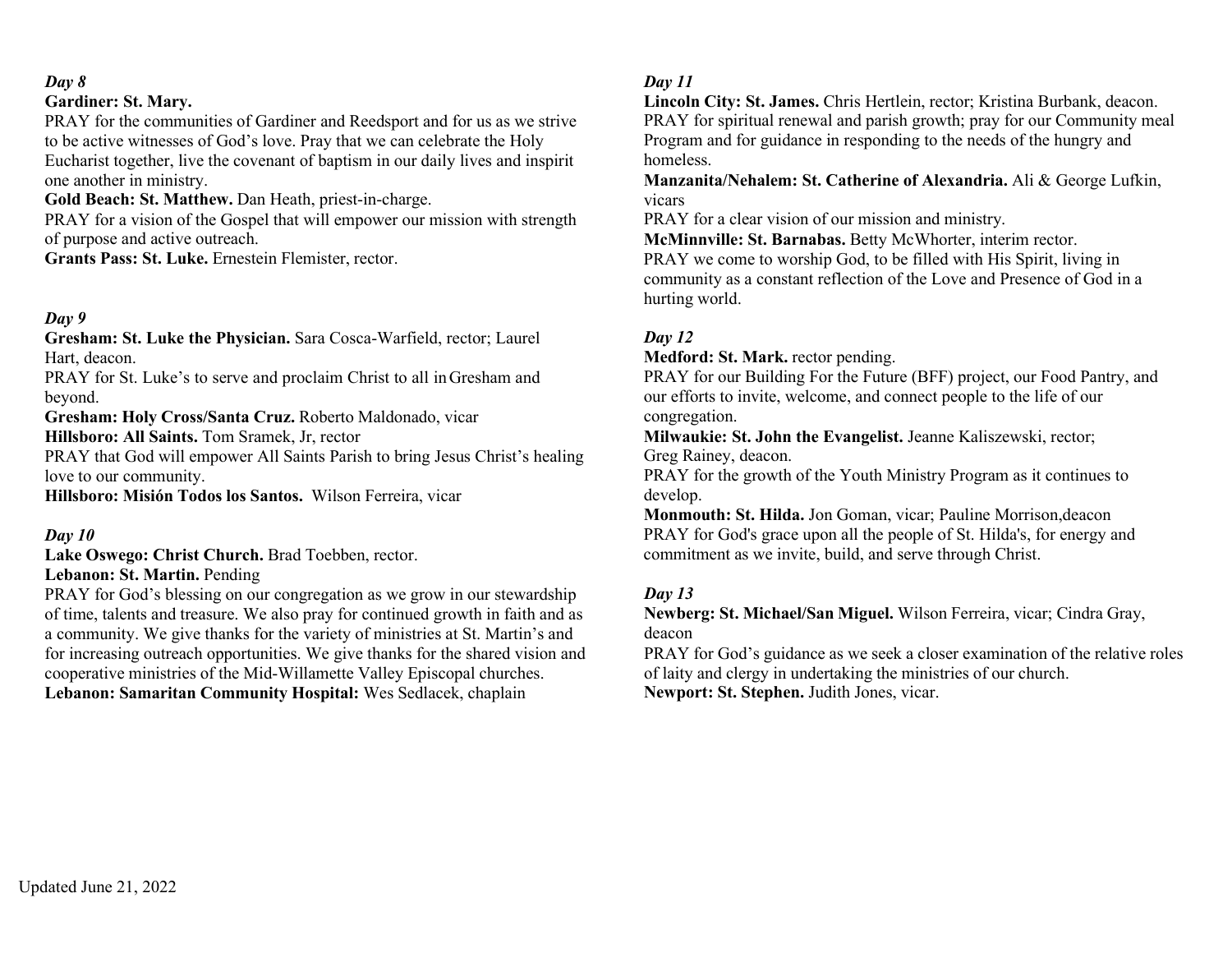**Oregon City: St. Paul.** Shawn Dickerson, rector; Laura Truby, assisting priest. PRAY for God's blessing upon us as we strive to reach out and become a more visible presence in our community, and that we may continue to deepen in our generosity in giving and serving Christ in this place.

**Portland: All Saints.** Andria Skornik, rector; Linda Goertz, deacon; Constance Hammond, Deborah Hughes-Habel.

**Portland: Ascension.** Jeremy Lucas, priest-in-charge.

#### *Day 15*

**Portland: Grace Memorial.** Martin Elfert, rector; Elizabeth Klein, deacon; Corbet Clark, Richard Toll.

PRAY for the continued honoring of a rich tradition while reaching out in new and risk-taking ways to the community: through ministries to young and old, through music and the arts, through service to the hungry and the homeless and through the companion parish tie to Trinity Cathedral in Monrovia, Liberia. **Portland: St. Aidan.** Esme Culver, rector

PRAY that we may be more diligent in our endeavor to spread the promise of Jesus Christ in and beyond our community through worship, education, fellowship, and outreach.

**Portland: St. Andrew.** Rector pending; Mimi Eick,deacon PRAY for the continued success of the food pantry. **Portland: St. Barnabas.**; Bonnie Stewart, interim rector; BJ Finch, deacon; Jeff Frost, assisting priest.

#### *Day 16*

**Portland: St. David of Wales.** Kerlin Richter, rector; AJ Buckley, Assoc. Rector; Tracy LeBlanc,deacon; Dennis j. Parker.

Portland: St. Gabriel the Archangel. Everett Charters, priest-in-charge. PRAY we may share the knowledge and love of Jesus Christ and help each other on our spiritual journey to God.

**Portland: Parish of St. John the Baptist.** Robert Bryant, rector; Marianne Allison, asst rector; Annette Rankin, deacon; Carol Hull, Stephen Norcross, David Olsen,Colin Williams, Jorn Müller.

PRAY that the Parish of St. John the Baptist may share the Good News of God, grow as Christian disciples, and respond to the needs of the world in the power of the Holy Spirit.

#### *Day 17*

**Portland: St. Michael & All Angels.** Sherman Hesselgrave, interim rector; Roberto Arciniega, associate rector; Julia Nielsen, interim deacon; Mark Allen, Sallie Bowman, Wendy Cliff, Caroline Litzenberger, Robert Macauley, Marla McGarry-Lawrence, David Pace, David Perry, Ed Rouffy, John Scannell.

PRAY for a spirit of thanksgiving for God's abundance as we seek to participate in the life and future of our neighborhood and as we build up parish life to equip the saints for ministry.

**Portland: PSU Becoming Beloved Community on Campus Ministry,** Chaplain pending.

#### *Day 18*

**Portland: SS. Peter & Paul/San Pedro y San Pablo.** Sara Fischer, rector.

**Portland: St. Philip the Deacon.** Maria McDowell, rector

**Portland: St. Stephen.** Kevin Thew Forrester, priest-in-charge; Dale Carr; Rïse Thew Forester; Maureen Hagen, deacon.

PRAY that we be an Episcopal Adventure of Embodied Love which affirms the divine beauty of each person and creature, and that we hold as sacred the questioning mind, the searching heart, and the thirsting soul.

## *Day 19*

**Portland: Trinity Cathedral.** Nathan LeRud, dean; Shana McCauley, Matthew Lawrence, canons; Ken Powell, deacon; John Bright, Roy Coulter, Joseph Dubay, Robert Ladehoff, Harriet Linville, William McKenzie,Raggs Ragan, John Scannell, Stephen Schneider, Bud Thurston, Patrick Tomter; PRAY for the Cathedral as it moves forward with a renewed vision. **Portland: Legacy Good Samaritan Med Ctr.** Sallie Bowman, Director of Spiritual Care; Kurt Neilson, Rïse Thew Forrester, Scott Dolph, Clare Wykert, Chaplains.

**Good Samaritan Foundation**.

## *Day 20*

**Oregon Episcopal School.** Mo Copeland, Head of School; Jennifer Cleveland and Jennie Kiffmeyer, chaplains. **William Temple House.** Chaplain pending. **Port Orford: St. Christopher.**